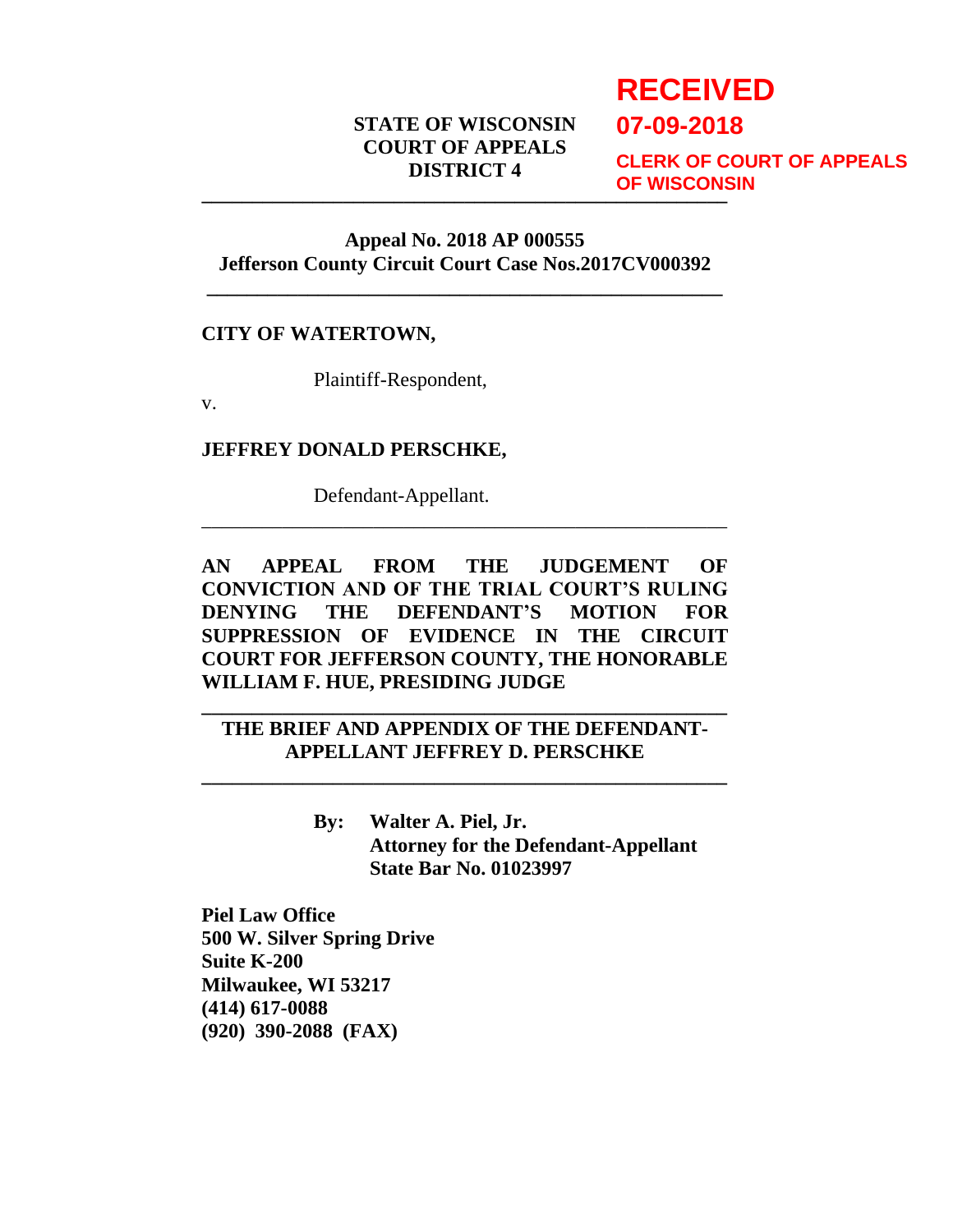# **TABLE OF CONTENTS**

|                                                                                                                                                                                                                          | Page No.                                  |
|--------------------------------------------------------------------------------------------------------------------------------------------------------------------------------------------------------------------------|-------------------------------------------|
|                                                                                                                                                                                                                          |                                           |
| TABLE OF AUTHORITIES                                                                                                                                                                                                     | $\mathbf{ii}$                             |
| STATEMENT OF THE ISSUES                                                                                                                                                                                                  | iv                                        |
| STATEMENT AS TO ORAL ARGUMENT AND<br>PUBLICATION                                                                                                                                                                         | iv                                        |
| STATEMENT OF THE CASE/FACTS.                                                                                                                                                                                             | 1                                         |
| STANDARD OF REVIEW.                                                                                                                                                                                                      | 4                                         |
| ARGUMENT                                                                                                                                                                                                                 | 6                                         |
| <b>BASED ON THE EVIDENCE ADDUCED</b><br>$\mathbf{A}_{\bullet}$<br>AT THE MOTION HEARING, OFFICER<br><b>LOCHOWITZ DID NOT HAVE THE</b><br><b>REQUISITE LEVEL OF SUSPICION TO</b><br><b>STOP MR. PERSCHKE FOR SPEEDING</b> | 6                                         |
|                                                                                                                                                                                                                          | 10                                        |
| FORM AND LENGTH CERTIFICATION                                                                                                                                                                                            | 11                                        |
| <b>CERTIFICATION OF COMPLIANCE WITH RULE</b>                                                                                                                                                                             | 12                                        |
| APPENDIX CERTIFICATION                                                                                                                                                                                                   | 13                                        |
| $APPENDIX$                                                                                                                                                                                                               | 15                                        |
| Excerpts from Motion Hearing-1/2/2018<br>Motion Hearing-1/12/2018                                                                                                                                                        | 1<br>$\overline{2}$<br>App.<br>App.<br>10 |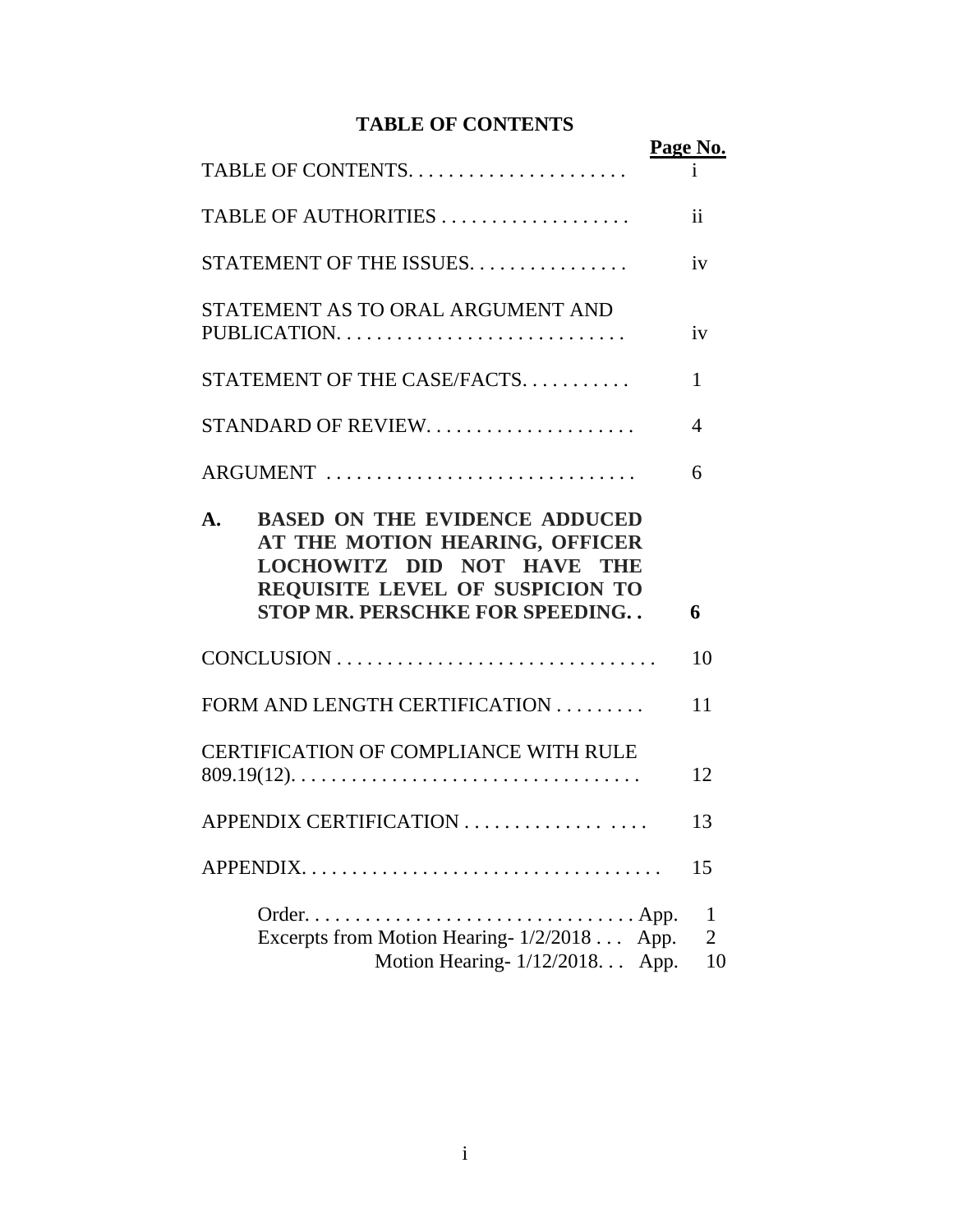# **TABLE OF AUTHORITIES**

**Page No.**

# **CASES**

# **United States Supreme Court**

| <b>Terry v. Ohio</b> , 392 U.S. 1, 27 (1968). $\dots$ . | 6. |
|---------------------------------------------------------|----|
| <b>Whren v. United States, 517 U.S. 806, 809-10</b>     |    |
|                                                         |    |

# **Wisconsin Supreme Court**

| State v. Anderson, 155 Wis. 2d 77, 83-84, 454 N.W.2d                    | 7 |
|-------------------------------------------------------------------------|---|
| State v. Guzy, 139 Wis.2d 663, 407 N.W.2d 548                           | 5 |
| State v. Johnson, 2007 WI 32, 299 Wis.2d 675, 729                       | 5 |
| State v. Knapp, 2005 WI 127, 285 Wis.2d 86, 700                         | 5 |
| <b>State v. Post, 2007 WI 60, ¶ 301 Wis.2d 1, 733</b>                   | 7 |
| State v. Rutzinski, 2001 WI 22, 241 Wis.2d 729, 623                     | 5 |
| <b>State v. Richardson</b> , 156 Wis.2d 128, 456 N.W.2d 830<br>$(1990)$ | 5 |
| <b>State v. Taylor</b> , 60 Wis.2d 506, 210 N.W.2d 873                  | 7 |
| <b>State. v. Waldner, 206 Wis.2d 51, 556 N.W.2d 681</b>                 | 6 |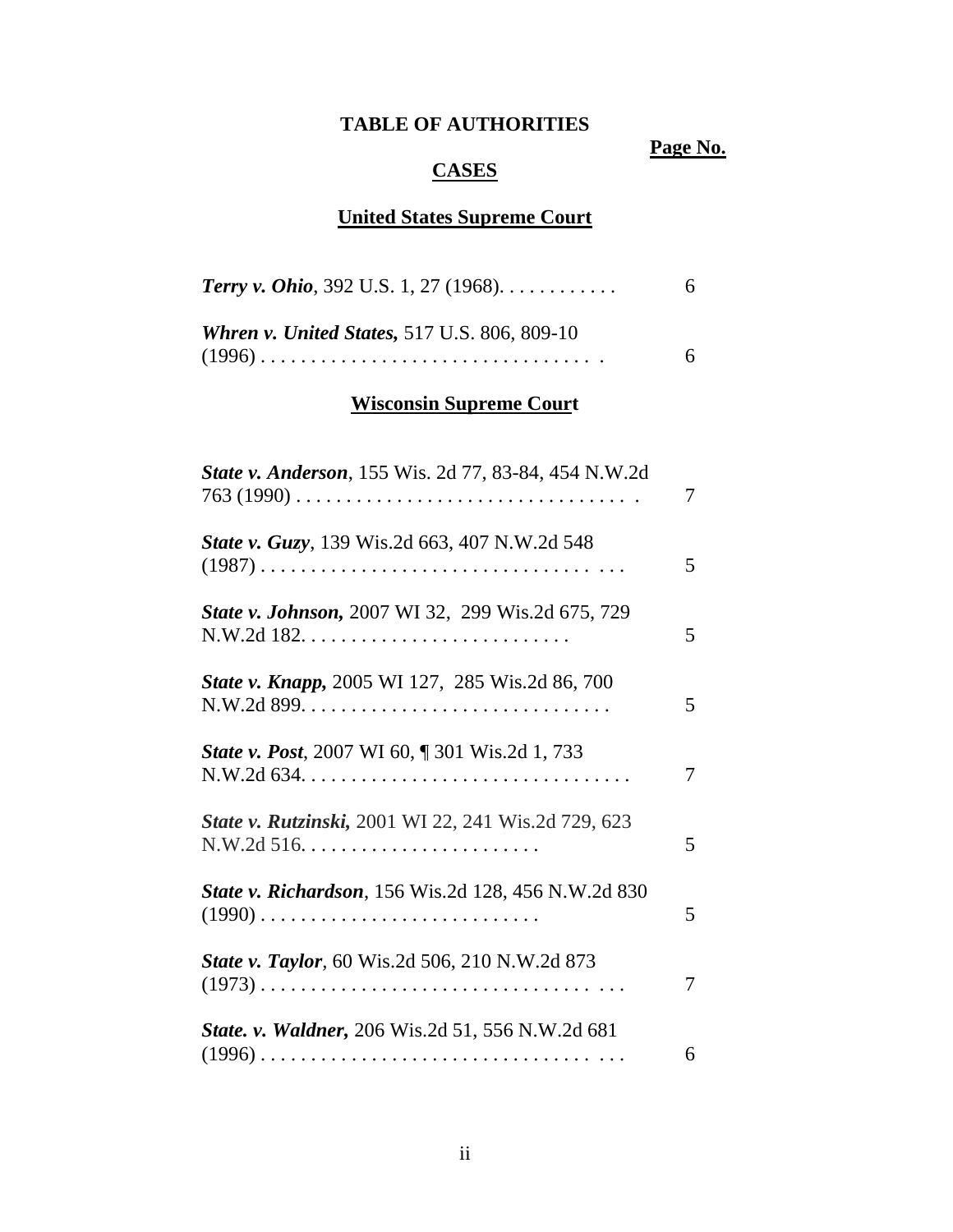# **Wisconsin Court of Appeals**

| City of Wauwatosa v. Collett, 99 Wis.2d 522, 524, 299       | 8   |
|-------------------------------------------------------------|-----|
| State v. Begicevic, 2004 WI App 57, 270 Wis.2d 675,         | 6   |
| <b>State v. Colstad, 2003 WI App 25, 260 Wis. 2d 406,</b>   | 6   |
| <b>State v. Kasian, 207 Wis.2d 611, 558 N.W.2d 687 (Ct.</b> | 5   |
| UNITED STATES CONSTITUTION                                  |     |
|                                                             | 5,6 |
| <b>WISCONSIN CONSTITUTION</b>                               |     |
|                                                             |     |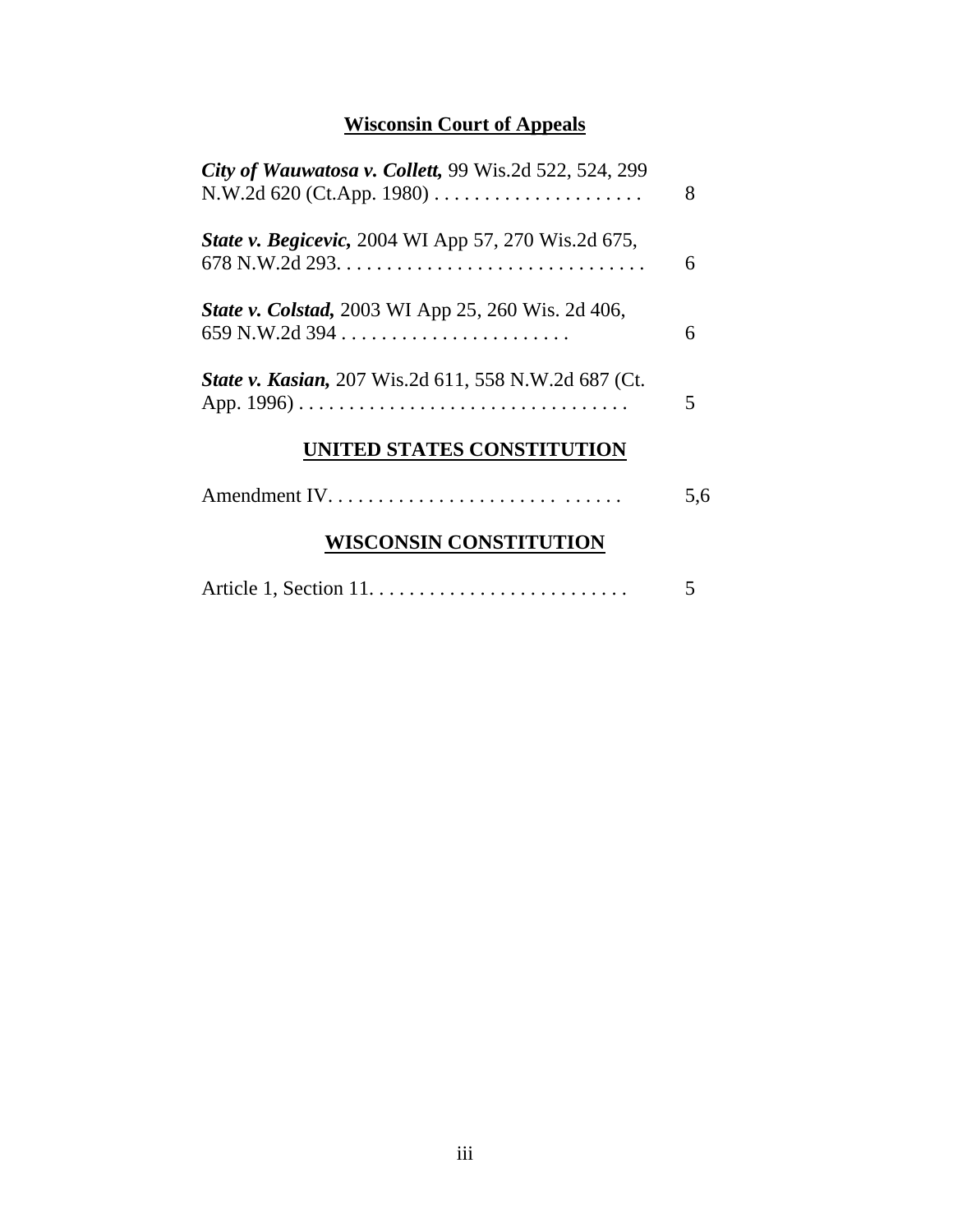#### **STATEMENT OF THE ISSUES**

Did Officer Lochowitz possess the requisite level of suspicion to stop Mr. Perschke's vehicle?

The trial court answered: Yes.

## **STATEMENT AS TO ORAL ARGUMENT AND PUBLICATION**

Because this is an appeal within Wis. Stats. Sec. 752.31(2), the resulting decision is not eligible for publication. Because the issues in this appeal may be resolved through the application of established law, the briefs in this matter should adequately address the arguments; oral argument will not be necessary.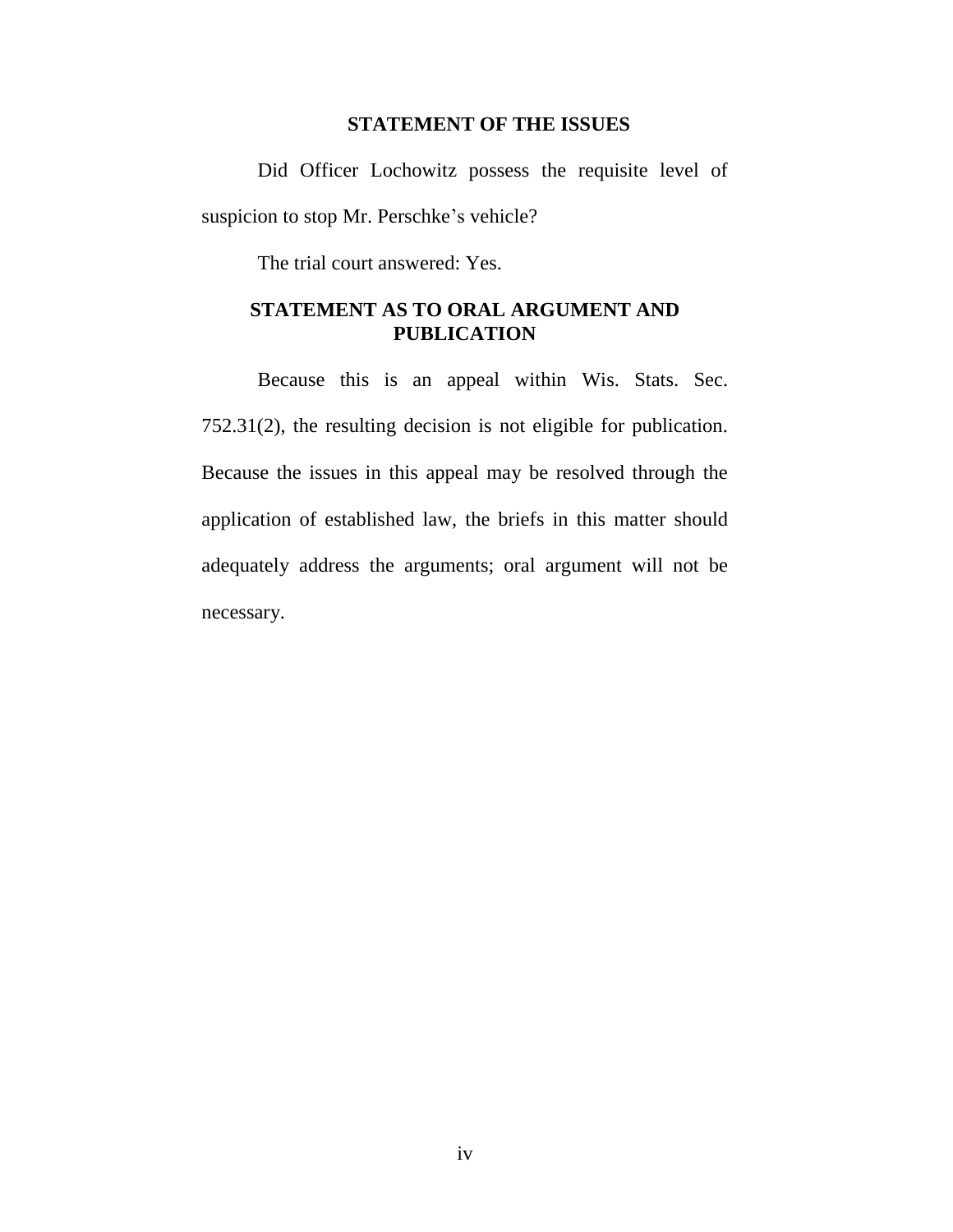#### **STATEMENT OF THE CASE/FACTS**

The defendant-appellant, Jeffrey D. Perschke, (Mr. Perschke) was charged in Jefferson County with having operated a motor vehicle while under the influence of an intoxicant and operating a motor vehicle with a prohibited alcohol concentration contrary to Wis. Stat. §346.63(1)(a) and (b) on February 12, 2017. By counsel on February 28, 2017, Mr. Perschke entered written not guilty pleas to both charges in the City of Watertown Municipal Court. A court trial was held in the City of Watertown Municipal Court on September 13, 2017. The Court found Mr. Perschke guilty of both of the above charges. Mr. Perschke, by counsel, timely appealed the decision of the municipal court to Jefferson County Circuit Court on September 21, 2017. Additionally, on November 1, 2017, Mr. Perschke, by counsel, filed a motion for suppression of evidence challenging the stop of his vehicle. A hearing on said motion was started on January 2, 2018, and continued to January 12, 2018. The Court denied the defendant's motion. A written order denying the motion was filed on March 19, 2018. (R.23:1/ App. 1). A court trial was held on February 9, 2018, the Honorable William F. Hue, judge, presiding. On that same date, the court found Mr. Perschke guilty of both offenses.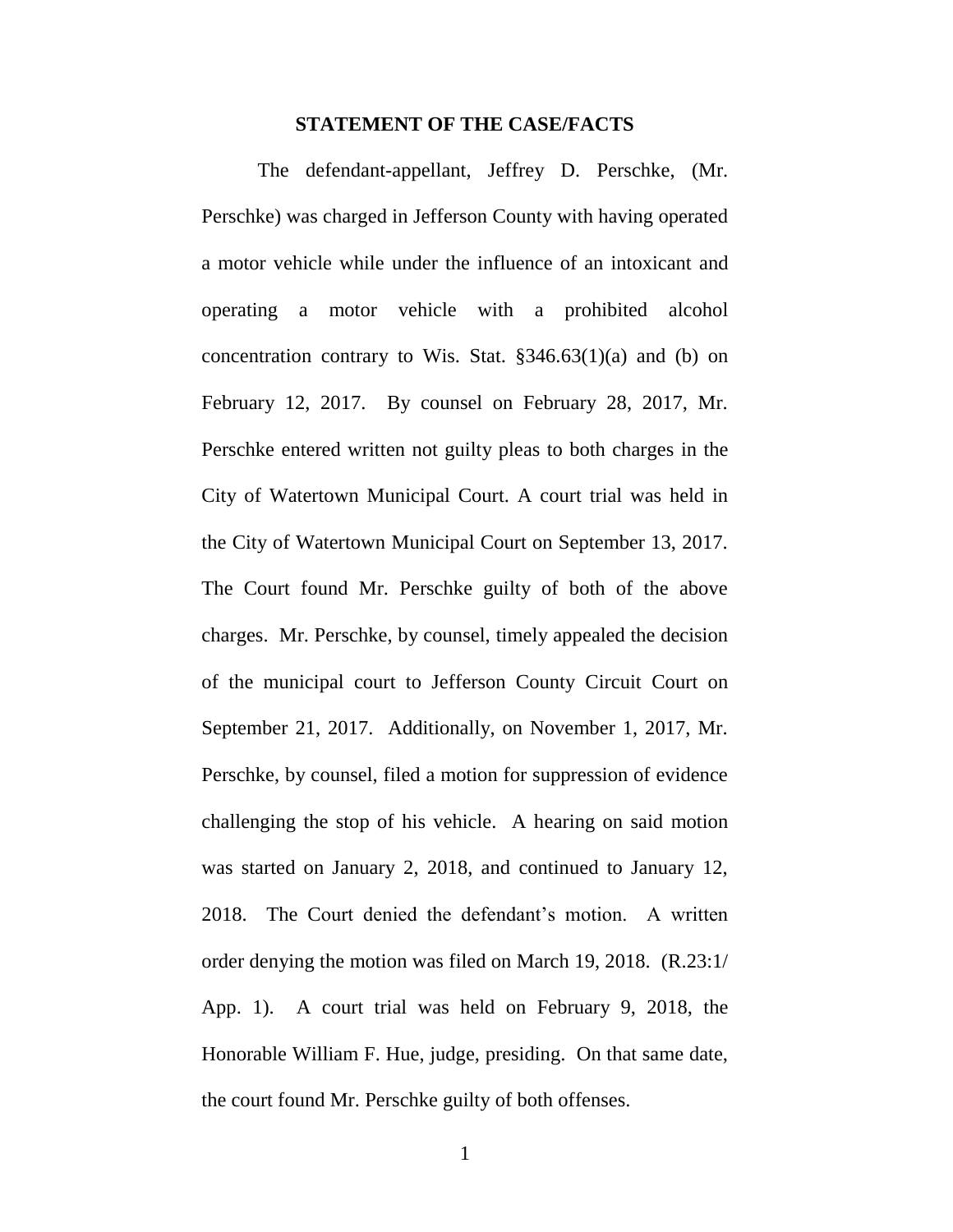Mr. Perschke timely filed a Notice of Appeal on March 19, 2018. The appeal stems from the judgment of conviction, and the Court Order denying Mr. Perschke's motion for suppression of evidence.

The pertinent facts to this appeal were adduced at the motion hearing held on January 2, 2018 (and continued to January 12, 2018) and through the testimony of City of Watertown police officer Officer Matthew Lochowitz. (The parties agreed to limit the motion to reasonable suspicion to stop Mr. Perschke's vehicle (R.28:3/App.2). Officer Lochowitz provided the following testimony: Officer Lochowitz, a three year veteran of the Watertown Police Department, testified that he stopped Mr. Perschke for speeding on February 12, 2017. In determining Mr. Perschke's speed, Lochowitz relied on a radar device. Lochowitz alleged that Mr. Perschke traveled 38 miles per hour in a 25 mile per hour zone. (R.28:6/ App.3). Lochowitz testified that he used stationary radar. *Id.* He specifically testified that the radar device is integrated into his squad car. (R.28:7/ App.4). On cross-examination, Lochowitz testified that he had a video camera in his vehicle. *Id*. The video has a headsup display showing a box for both the target vehicle and the squad speed. (R.28:8/ App.5). After viewing the video in the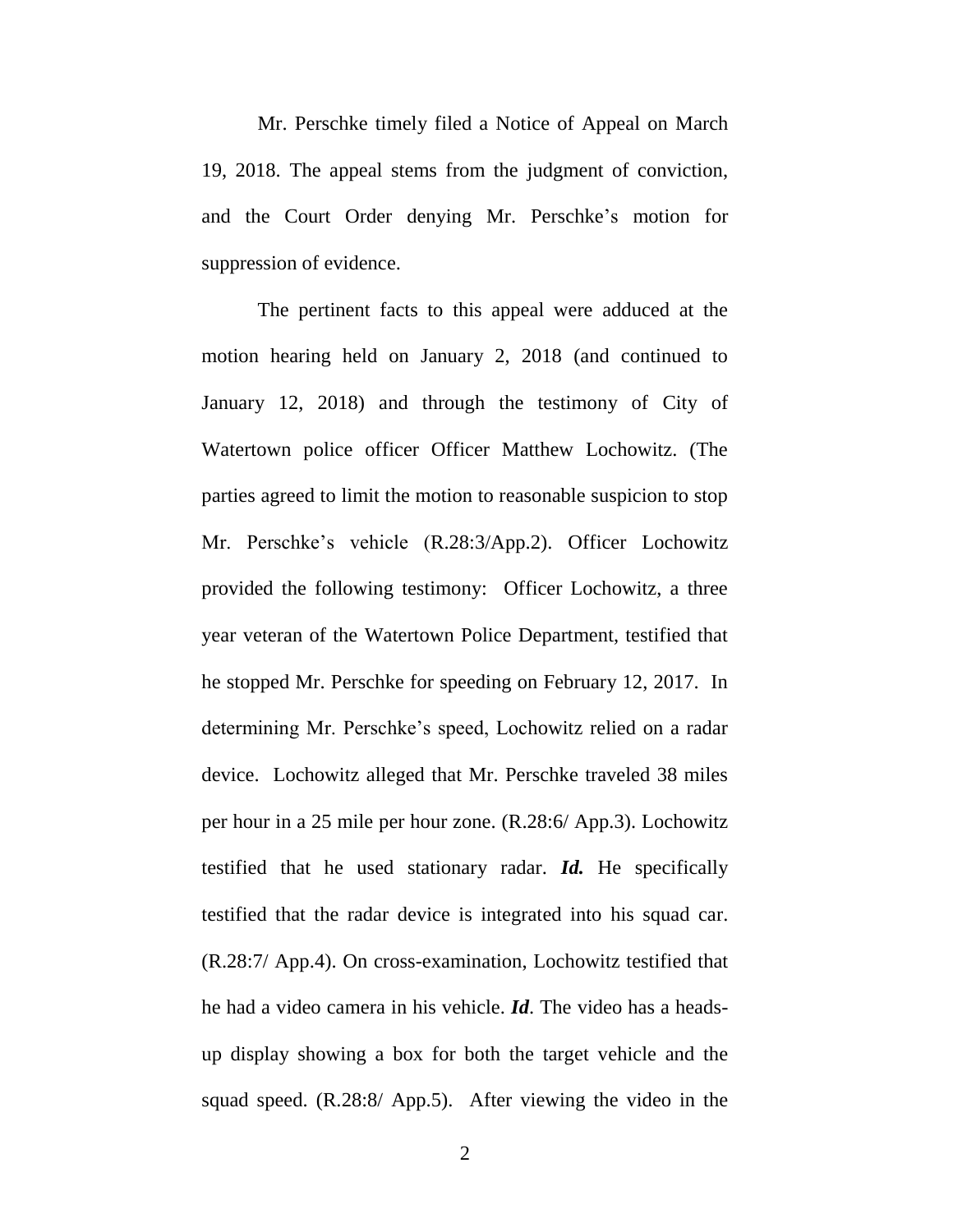courtroom, Lochwitz acknowledged that the radar speed he alleged he detected on Mr. Perschke's vehicle did not show on the heads-up video display. (R.28:9/ App.6). As Mr. Perschke travels past the officer in the video, the radar speed remains at zero. *Id.* However, there is also a box on the video display that shows the speed of the officer's patrol vehicle. *Id*. Lochowitz confirms that as soon as his squad starts to move, the speed on the video display starts to increase. (R.28:10/ App.7). The speed reaches 38 miles per hour, but Lochowitz confirms that said 38 mile per hour speed is the speed of his vehicle. *Id.* Lochowitz could not explain why the speed that he alleged Mr. Perschke's vehicle had traveled was not shown on the video. Furthermore, Lochowitz did not testify that he made a visual estimate of Mr. Perschke's speed as he passed the officer's location and prior to activating his radar. The City acknowledged that the video screen is "supposed to be a mirror, you know, reflection of what the radar's doing and what the squad's doing…" (R.28:11/App.8). The City continued by saying that the officer is not competent to explain why the interface was not working properly.

After the hearing on January 2, 2018, the Court referring to the evidence presented at said hearing said "If all they had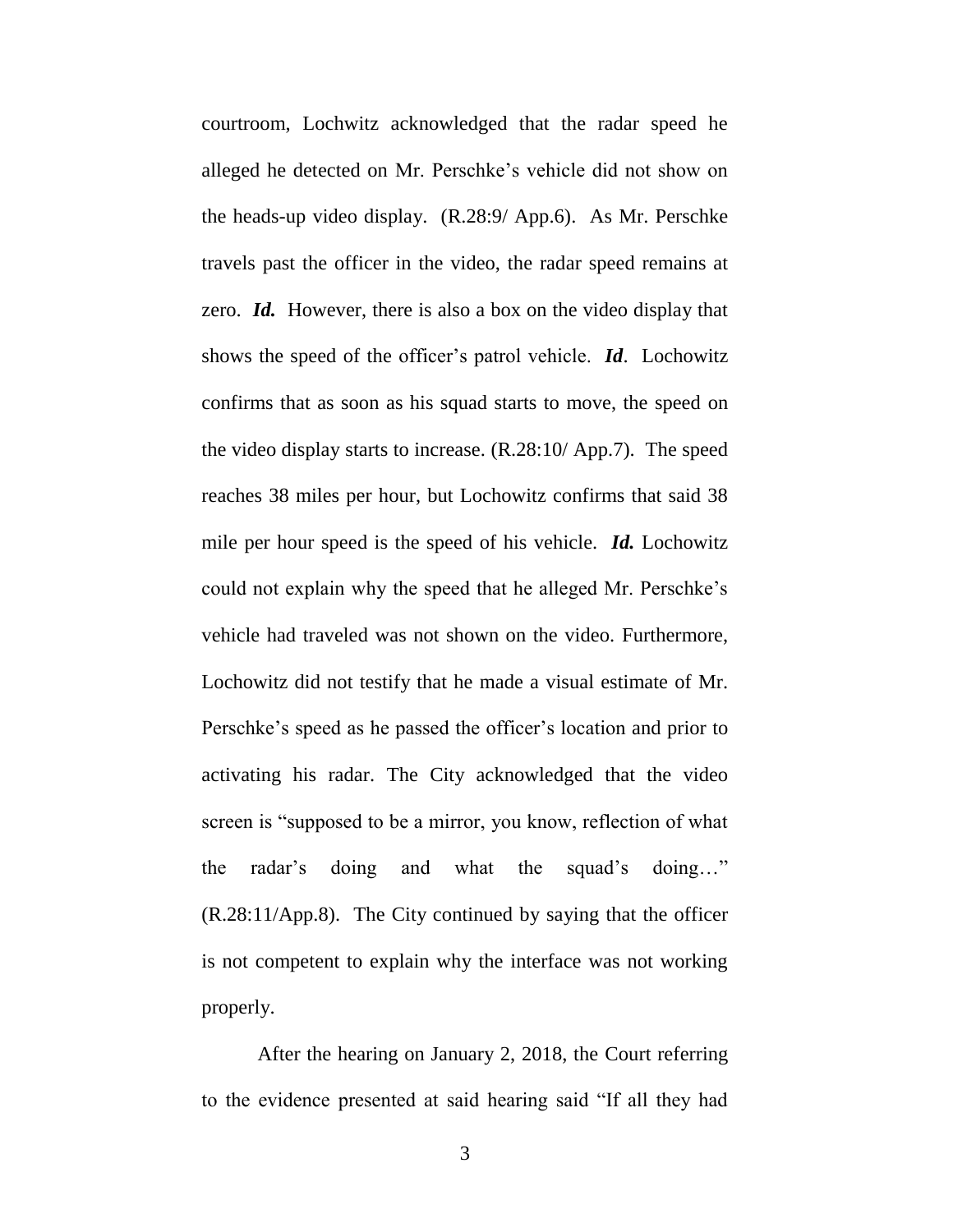was this, I wouldn't give it to them, but if they have the independent stuff, well then I'll look at that." (R.28:15/ App.9). The Court continued the motion hearing to January 12, 2018 so that the City could put in additional evidence regarding the radar device's accuracy.

At the January 12, 2018, hearing, the City introduced certificates of accuracy for the radar device dated September 13, 2016. Lochowitz testified that the radar device was calibrated on September 13, 2016, and he was unaware of any subsequent calibration. (R.29:7/App.10). Lochowitz testified that the radar device used herein was a self-testing system. (R.29:8/ App.11). He described the process for the self-testing. (R.29:8-9/ App.11- 12). Lochowitz testified he was trained to use the Stalker Dual DSR radar unit. *Id.* He further testified that the device was working properly both before and after the traffic arrest. *Id.* 

The Court eventually denied the suppression motion. While the Court acknowledged the heads up display failed, the Court found the radar device was in mechanically sound condition, Lochowitz was properly trained to operate the device, and the device was tested before and after the traffic stop. (R.29:11/ App.13).

4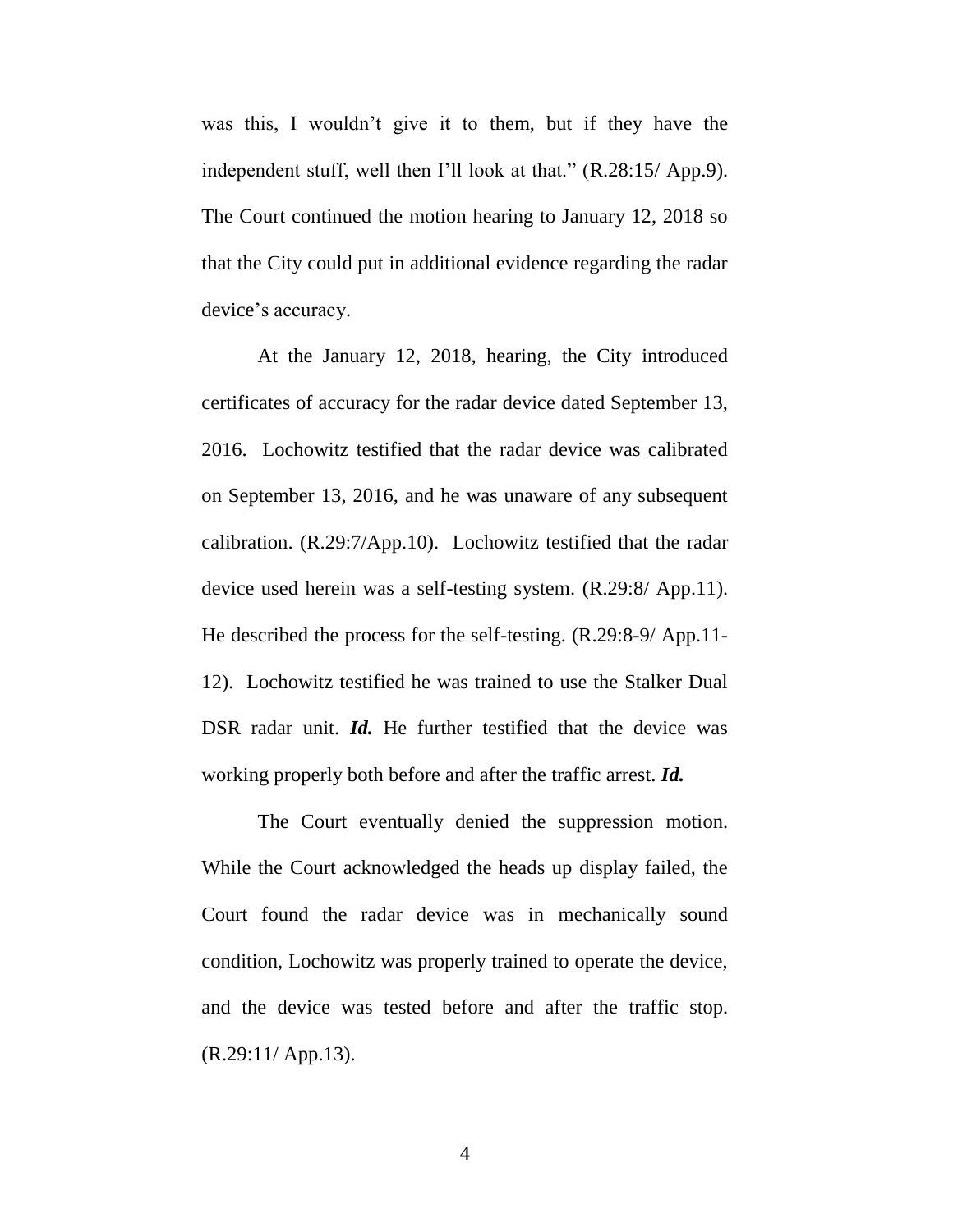A court trial was held on February 9, 2018 the Court found Mr. Perschke guilty of both citations. Mr. Perschke timely filed a notice of appeal on March 19, 2018.

#### **STANDARD OF REVIEW**

"Investigative traffic stops, regardless of how brief in duration, are governed by [the] constitutional reasonableness requirement" under the Fourth Amendment to the United States Constitution and article 1, section 11 of the Wisconsin Constitution. *State v. Rutzinski,* 2001 WI 22, ¶¶ 12-14, 241 Wis.2d 729, 623 N.W.2d 516. Review of a circuit court's denial of a suppression motion presents a mixed question of fact and law. *State v. Knapp,* 2005 WI 127, ¶19, 285 Wis.2d 86, 700 N.W.2d 899. The Court employs the clearly erroneous standard when reviewing the trial court's findings of historical fact. *State v. Johnson,* 2007 WI 32, ¶13, 299 Wis.2d 675, 729 N.W.2d 182. However, whether a seizure has occurred, and, if so, whether it passes statutory and constitutional muster are questions of law subject to de novo review. *Id* at 829, 434 N.W. 2d 386 *citing State v. Guzy*, 139 Wis.2d 663, 407 N.W.2d 548 (1987).*State v. Richardson*, 156 Wis.2d 128, 137-8, 456 N.W.2d 830 (1990), *State v. Kasian,* 207 Wis.2d 611, 621, 558 N.W.2d 687 (Ct.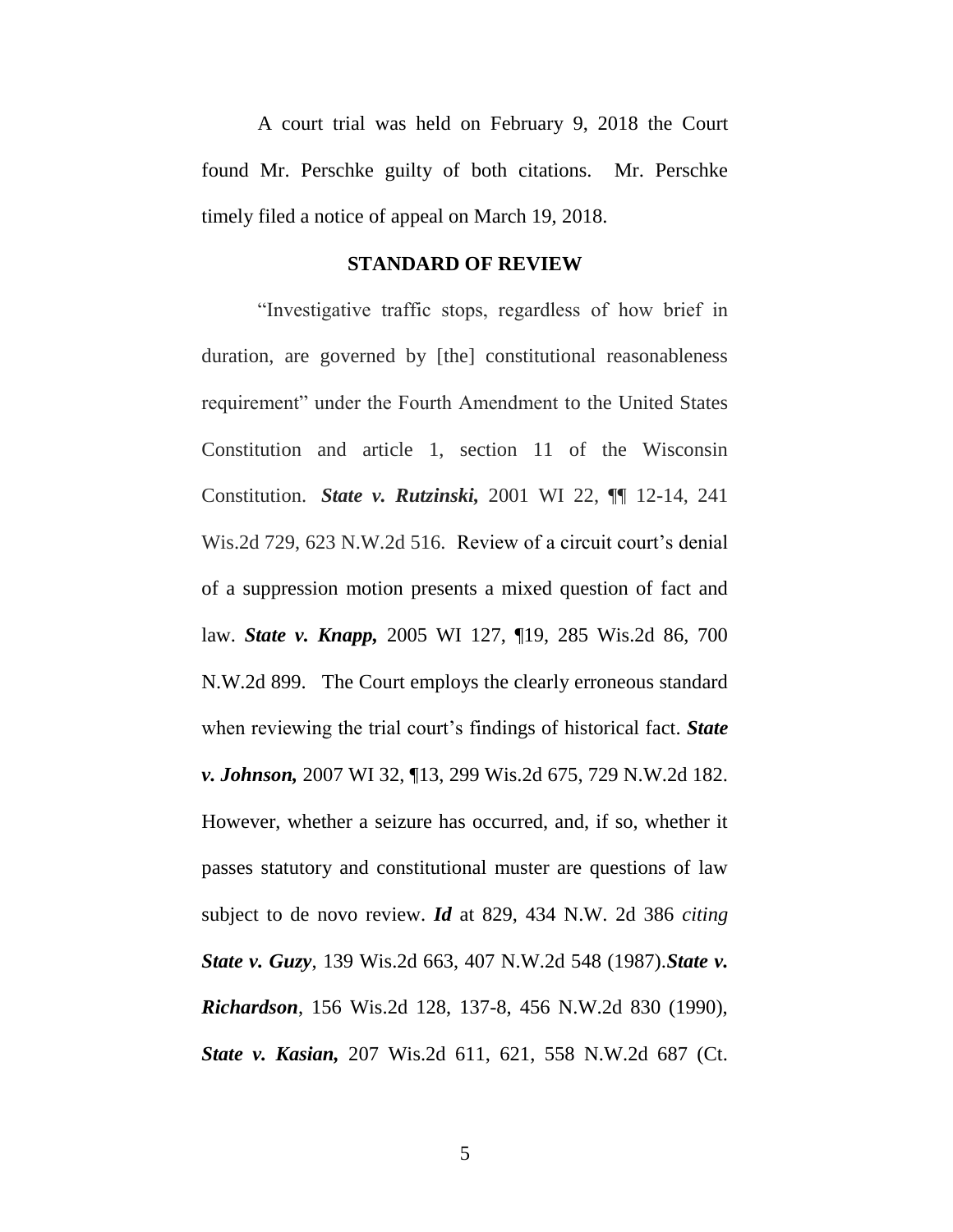# App. 1996) *see also State v. Begicevic,* 2004 WI App 57, ¶3, 270 Wis.2d 675, 678 N.W.2d 293.

#### **ARGUMENT**

## **A. BASED ON THE EVIDENCE ADDUCED AT THE MOTION HEARING, OFFICER LOCHOWITZ DID NOT HAVE THE REQUISITE LEVEL OF SUSPICION TO STOP MR. PERSCHKE FOR SPEEDING**

To pass constitutional muster, an investigative stop must be supported by a reasonable suspicion grounded in specific articulable facts and reasonable inferences from those facts that an individual is or was violating the law. *State v. Colstad,* 2003 WI App 25, **[8, 260 Wis. 2d 406, 659 N.W.2d 394.** A "seizure" of "person" within the meaning of the Fourth Amendment occurs when an officer temporarily detains an individual during a traffic stop. *Whren v. United States,* 517 U.S. 806, 809-10 (1996). An investigatory stop passes constitutional muster if the police possess reasonable suspicion that a violation has been committed, is being committed, or is about to be committed. *State. v. Waldner,* 206 Wis.2d 51, 56, 556 N.W.2d 681 (1996). This standard requires that the stop be based on something more than an "inchoate and unparticularized suspicion or `hunch.'" *Terry v. Ohio*, 392 U.S. 1, 27 (1968).

6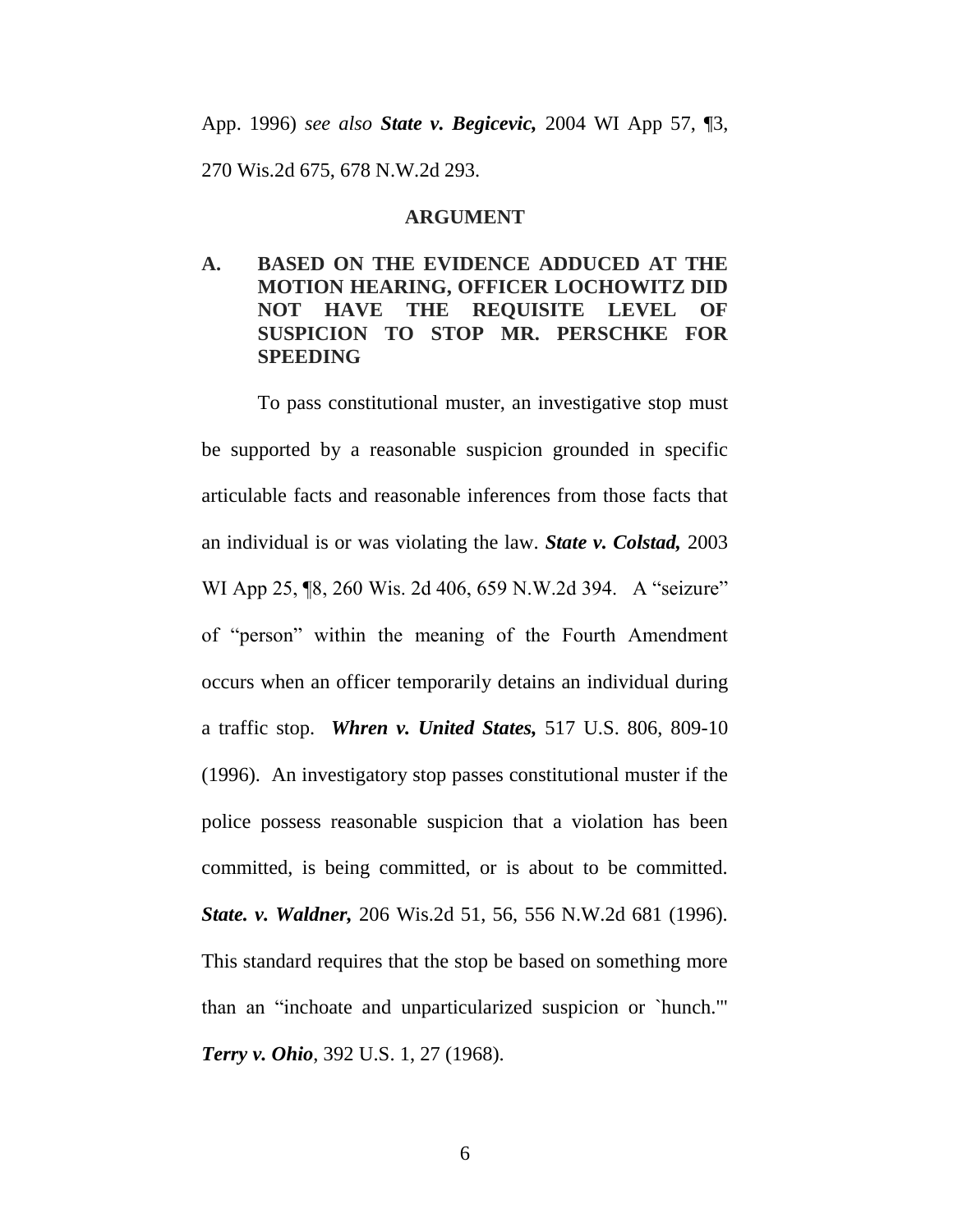To constitutionally effectuate a traffic stop, an officer's suspicion must be based on "specific and articulable facts which, taken together with rational inferences from those facts, reasonably warrant the intrusion." *Id.* at 21. "The determination of reasonableness is a common sense test. The crucial question is whether the facts would warrant a reasonable police officer, in light of his or her training and experience, to suspect that the individual has committed, was committing, or is about to commit a crime." *State v. Post*, 2007 WI 60, ¶ 301 Wis.2d 1, 733 N.W.2d 634 *citing State v. Anderson*, 155 Wis. 2d 77, 83- 84, 454 N.W.2d 763 (1990). The State bears the burden of establishing that an investigative stop is reasonable. *State v. Taylor,* 60 Wis.2d 506, 519, 210 N.W.2d 873 (1973).

Here, Officer Lochowitz's reliance on stationary radar is the sole reason for the stop. There is nothing in the record that Lochowitz observed any deviant or erratic driving, and nothing suggesting that Lochowitz made a visual estimation of Mr. Perschke's speed prior to stopping his vehicle. Thus, the sole reason for the stop, according to Lochowitz, is based on what he alleges was the reading from his squad's radar device. The defense concedes that it is well established that a trial court must give stationary radar a prima facie presumption of accuracy. *City*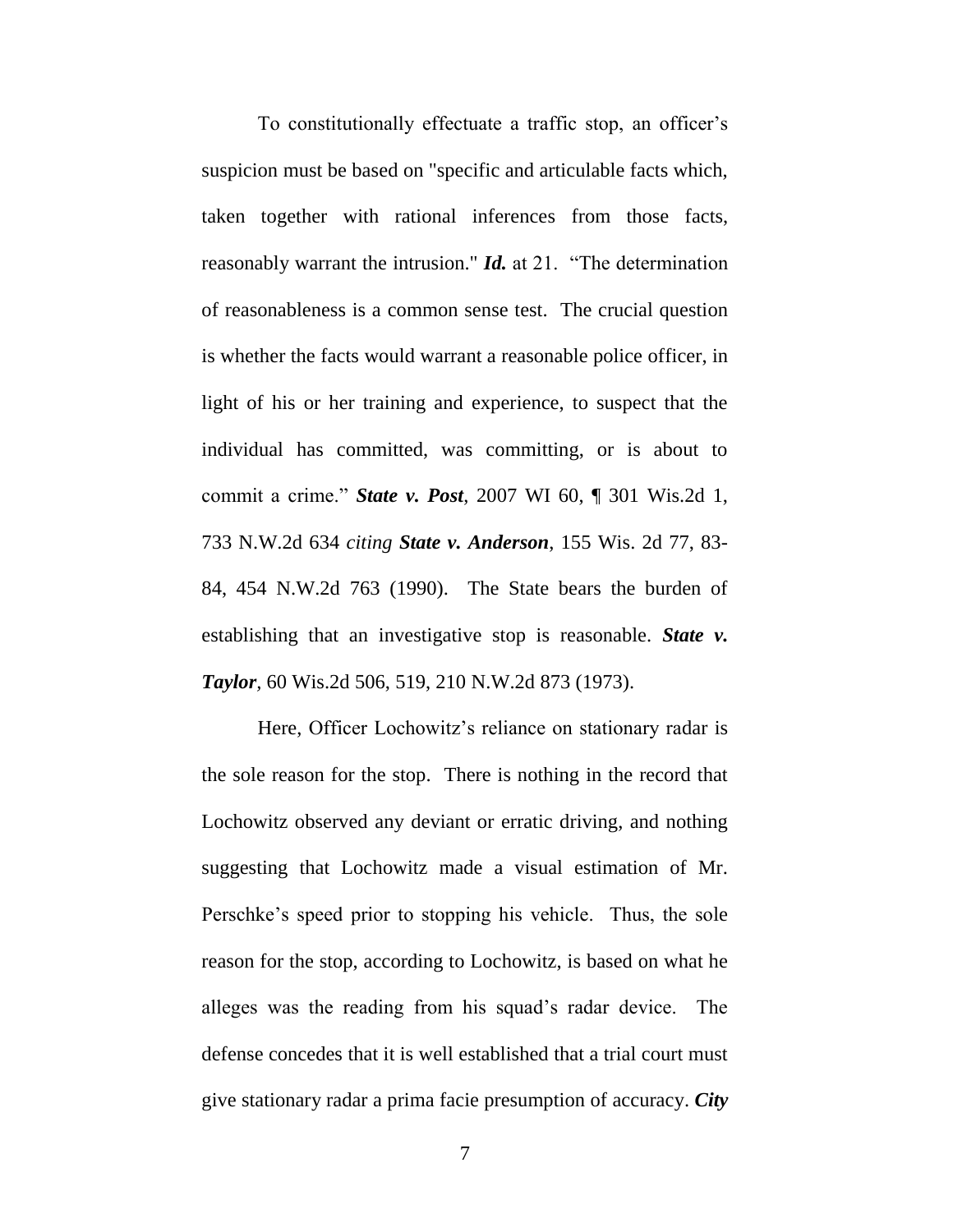*of Wauwatosa v. Collett,* 99 Wis.2d 522, 524, 299 N.W.2d 620 (Ct.App. 1980).

However, here, the evidence is that the radar device was integrated into Officer Lochowitz's squad car. The evidence is also clear that the integrated device was not functioning properly. The City conceded that the integrated function in the squad was supposed to mirror what the radar and the squad was doing. (R.28:11/ App.8). The device did not do that here. The video introduced into evidence showed that as Mr. Perschke passed Officer Lochowitz's squad, Lochowitz's radar device did not produce any result. The City claims that the radar device was working but the integration was not. However, soon after Mr. Perschke passed, and Officer Lochowitz pursued Mr. Perschke's vehicle, the integrated system showed Officer Lochowitz's speed. This shows that the integrated system was indeed working. Interestingly, the top speed that Lochowitz's squad achieved during the pursuit according to the integrated system was 38 miles per hour. It seems that had Mr. Perschke actually been traveling 38 miles per hour as he passed Lochowitz, it would have required Lochowitz to achieve speeds greater than 38 miles per hour as he attempted to catch Mr. Perschke. Even the trial court acknowledged that the video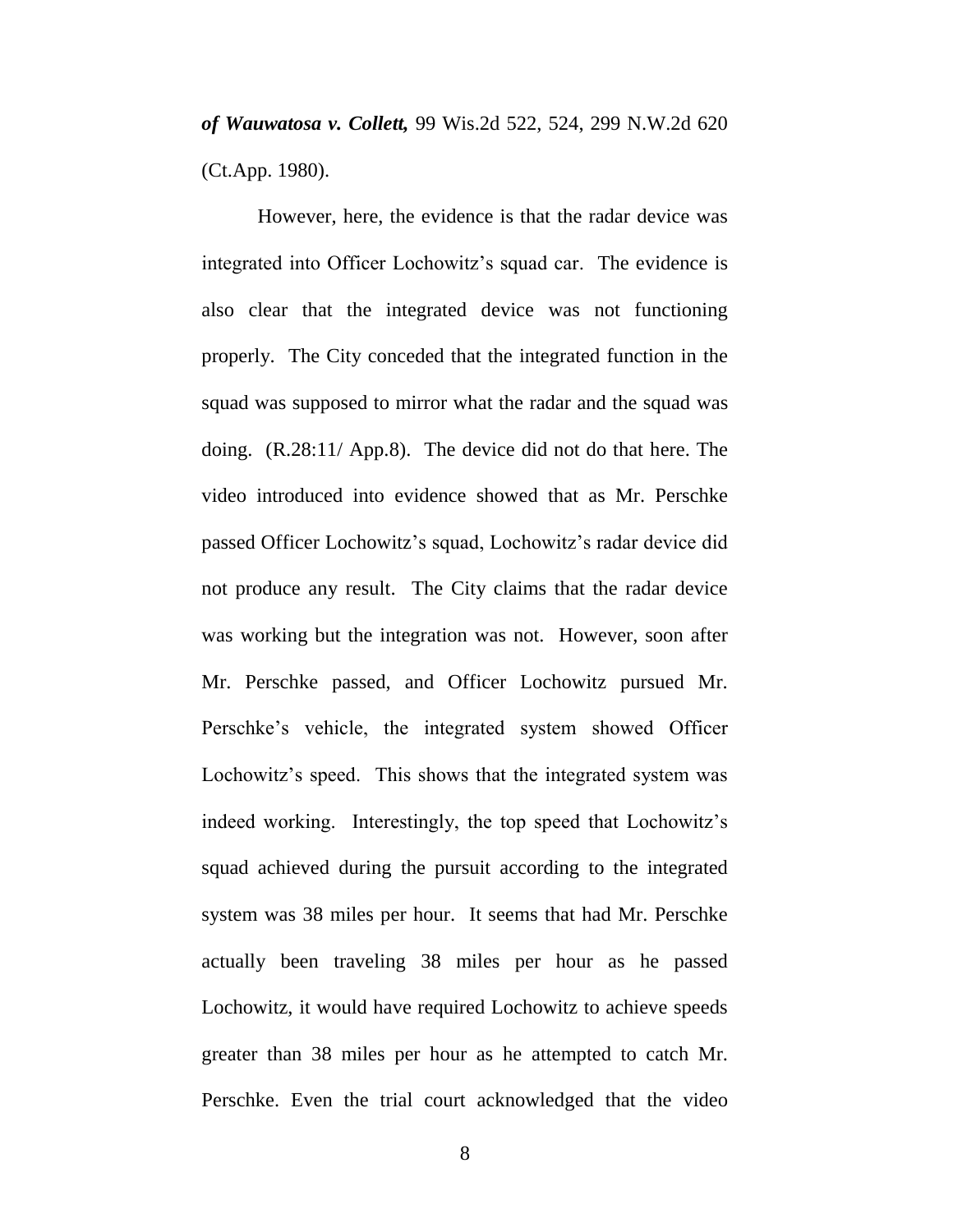evidence and testimony initially offered at the January 2, 2018 motion hearing would not have been sufficient to justify the stop. (R.28:15/App.9). At the continuation of the motion hearing, the City offered the certificates of accuracy. However, the defense is not challenging the underlying accuracy of the scientific principles of the machine. Certificates of accuracy do not establish that the radar device worked properly on the given date. The City has the burden to establish that the radar device was working properly on the date of the stop. The evidence presented at the motion hearing established just the opposite. Contrary to the officer's testimony, the evidence showed the integrated radar device did not function properly. As this was the only reason for the stop (Lochowitz did not testify that he made a visual estimation of speeding), the evidence does not establish sufficient suspicion for the traffic stop.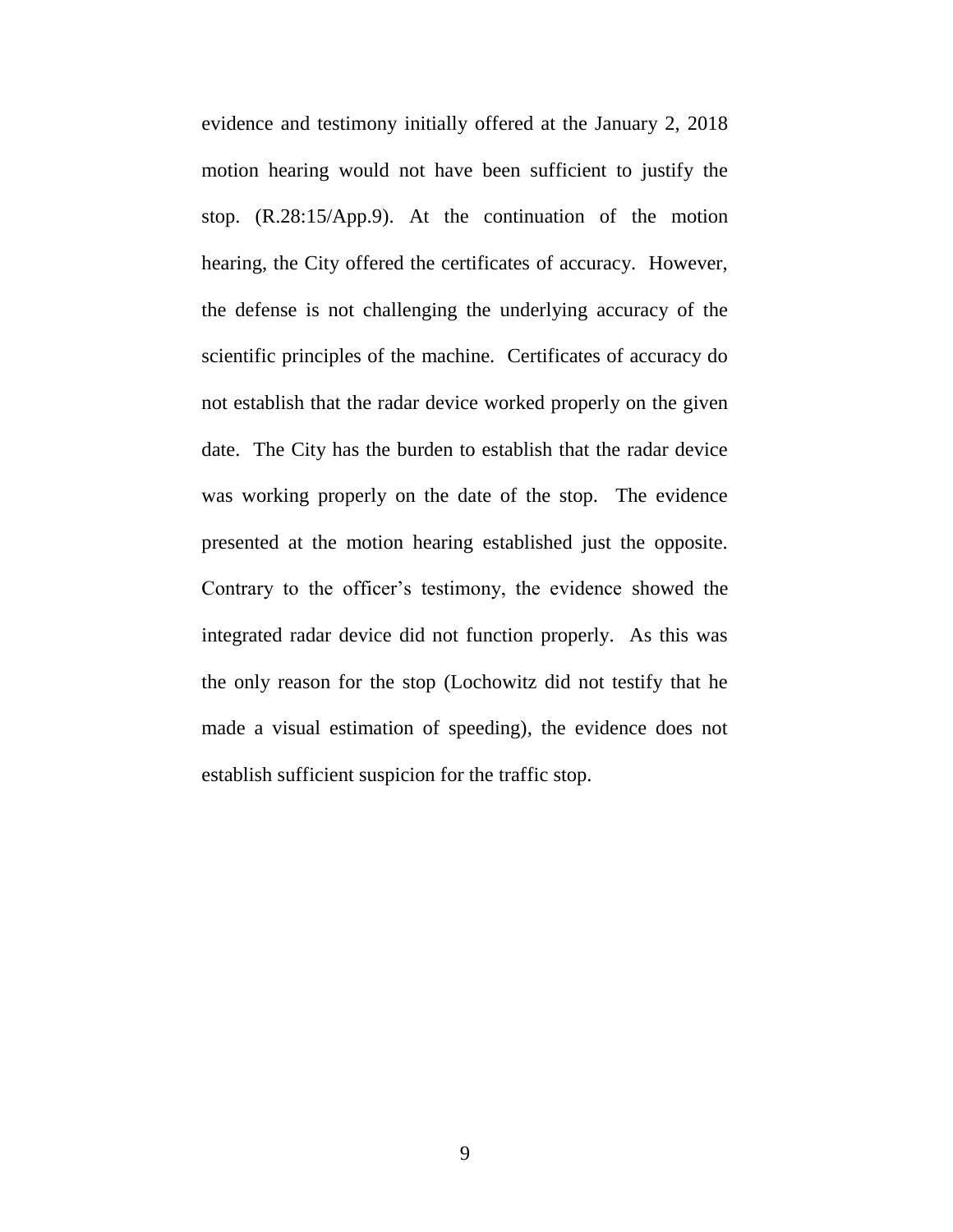#### **CONCLUSION**

Because of the above, Officer Lochowitz did not possess the requisite level of suspicion to stop Mr. Perschke's vehicle. Thus, the trial court erred in denying Mr. Perschke's suppression motion. The Court should vacate the judgment of conviction and reverse the trial court's order.

Dated this  $9^{th}$  day of July, 2018.

Respectfully Submitted

Piel Law Office

Walter A Piel, Jr. Attorney for the Defendant-Appellant State Bar No. 01023997

\_\_\_\_\_\_\_\_\_\_\_\_\_\_\_\_\_\_\_\_\_\_\_\_\_\_\_\_

#### **Mailing Address:**

500 W. Silver Spring Drive Suite K200 Milwaukee, WI 53217 (414) 617-0088 (920) 390-2088 (FAX)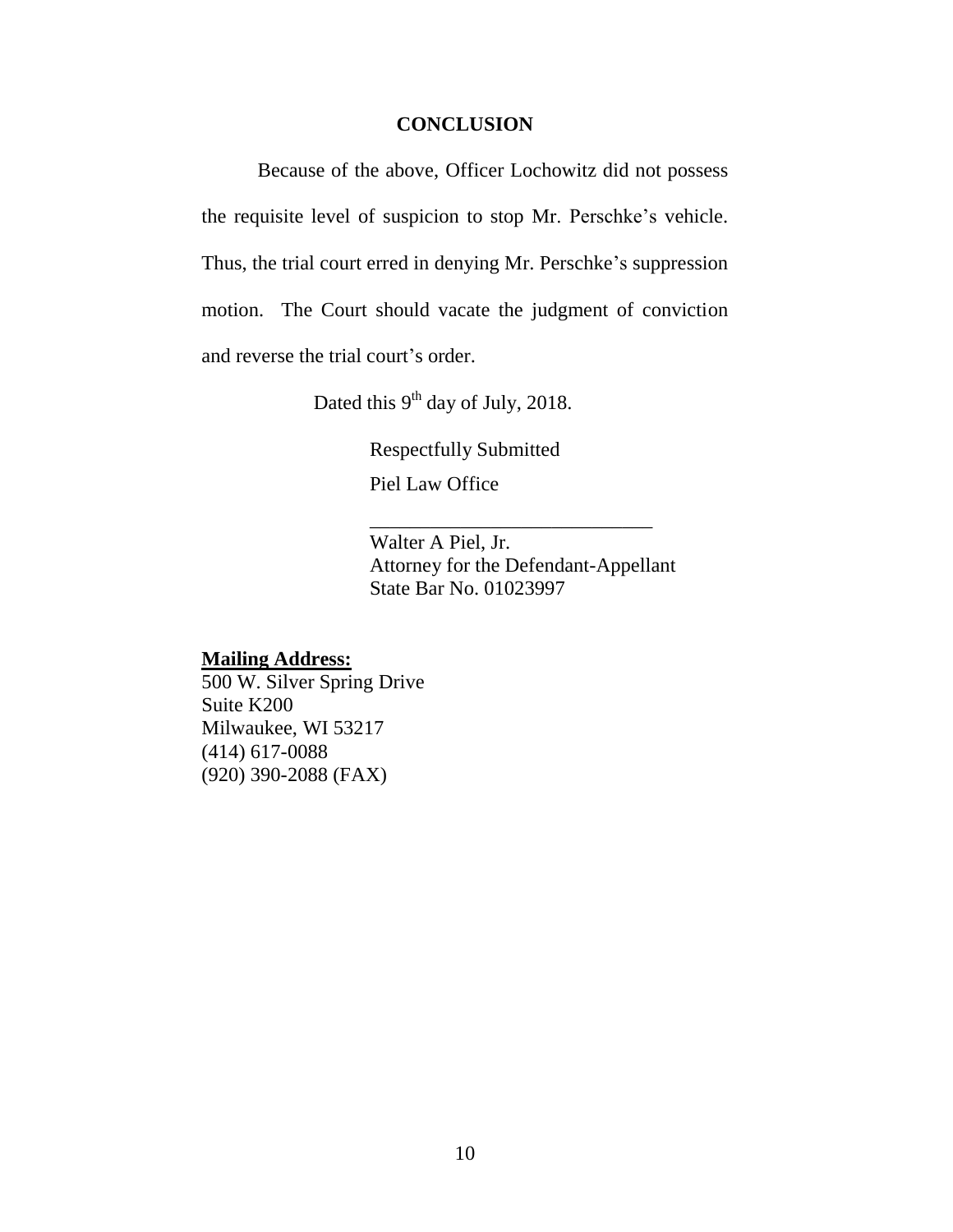#### **FORM AND LENGTH CERTIFICATION**

The undersigned hereby certify that this brief and appendix conform to the rules contained in secs. 809.19(6) and 809.19(8) (b) and (c). This brief has been produced with a proportional serif font. The length of this brief is 20 pages. The word count is 3595.

Dated this  $9^{th}$  day of July, 2018.

Respectfully Submitted

Piel Law Office

Walter A Piel, Jr. Attorney for the Defendant-Appellant State Bar No. 01023997

\_\_\_\_\_\_\_\_\_\_\_\_\_\_\_\_\_\_\_\_\_\_\_\_\_\_\_\_

## **Mailing Address:**

500 W. Silver Spring Drive Suite K200 Milwaukee, WI 53217 (414) 617-0088 (920) 390-2088 (FAX)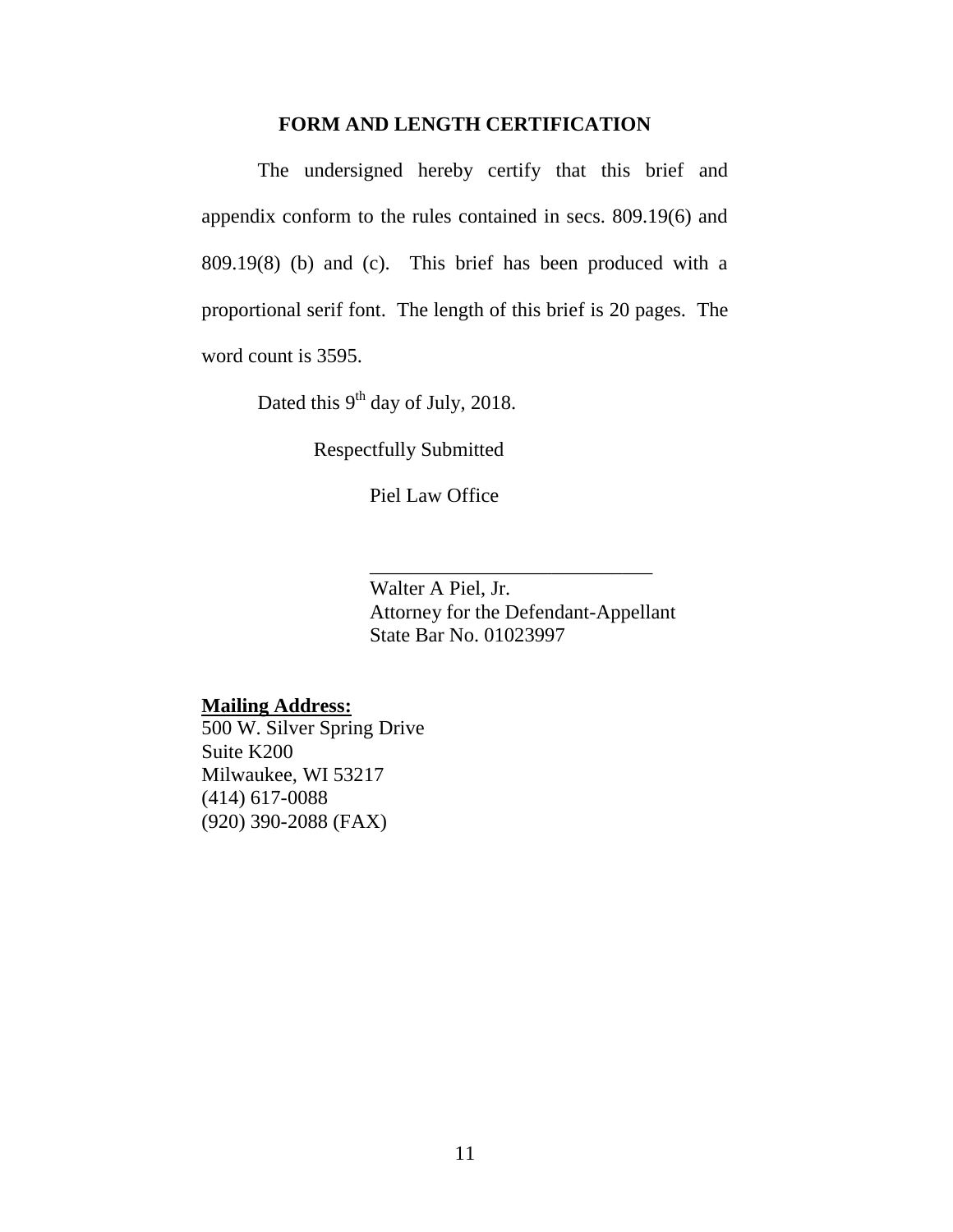## **CERTIFICATION OF COMPLIANCE WITH RULE 809.19(12)**

I hereby certify that:

I have submitted an electronic copy of this brief, excluding the appendix, if any, which complies with the requirements of s. 809.19(12).

I further certify that:

This electronic brief is identical in content and format to the

printed form of the brief filed as of this date.

A copy of this certificate has been served with the paper copies

of this brief filed with the court and served on all opposing

parties.

Dated this  $9<sup>th</sup>$  day of July, 2018.

Respectfully submitted,

Piel Law Office

Walter A. Piel, Jr. Attorney for the Defendant-Appellant State Bar No. 01023997

\_\_\_\_\_\_\_\_\_\_\_\_\_\_\_\_\_\_\_\_\_\_\_\_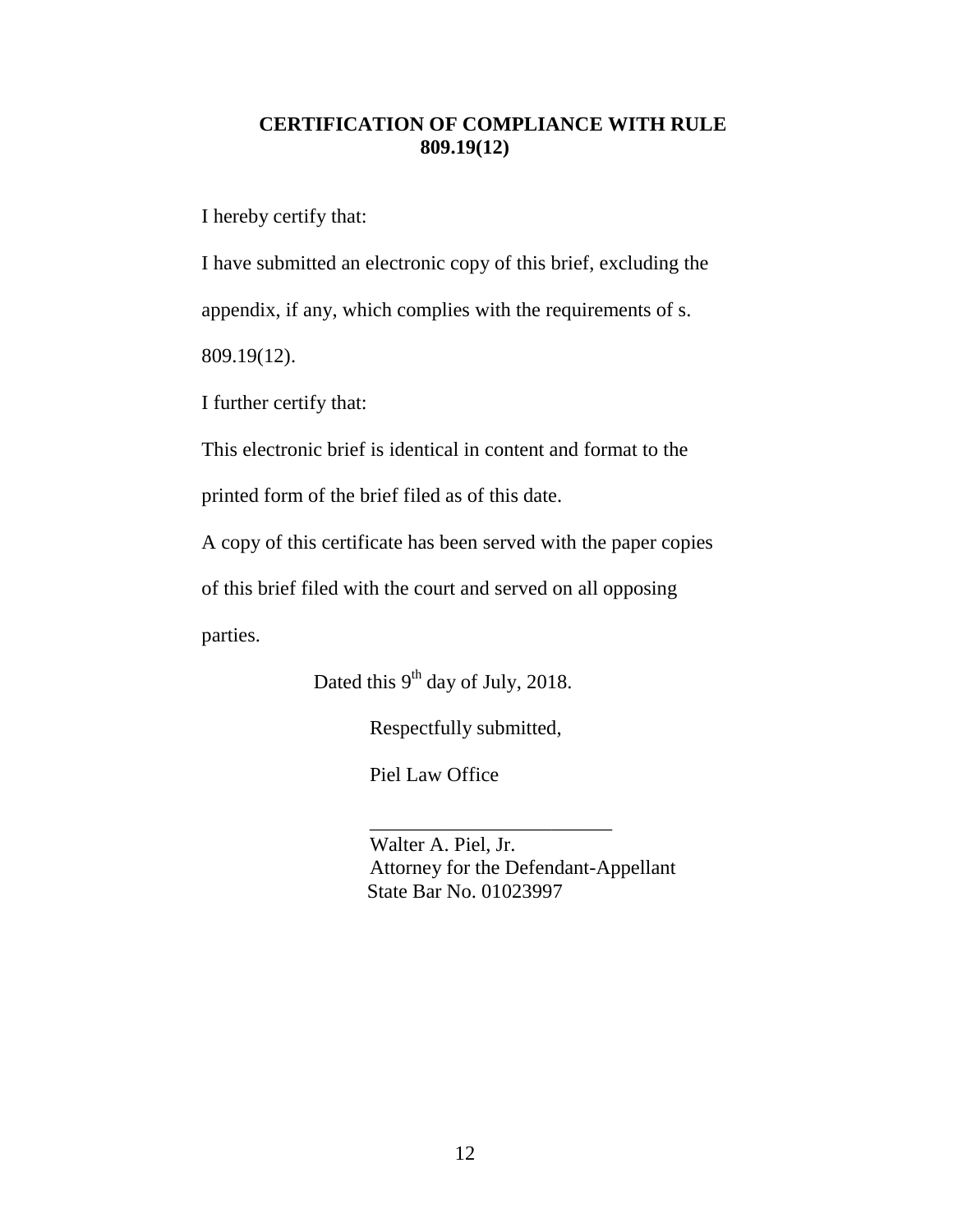#### **APPENDIX CERTIFICATION**

I hereby certify that filed with this brief, either as a separate document or as a part of this brief, is an appendix that complies with s.  $809.19(2)(a)$  and that contains: (1) a table of contents; (2) relevant trial court record entries; (3) the findings or opinion of the trial court; and (4) portions of the record essential to an understanding of the issues raised, including oral or written rulings or decisions showing the trial court's reasoning regarding those issues.

I further certify that if this appeal is taken from a circuit court order or a judgment entered in a judicial review of an administrative decision, the appendix contains the findings of fact and conclusions of law, if any, and final decision of the administrative agency.

I further certify that if the record is required by law to be confidential, the portions of the record included in the appendix are reproduced using first names and last initials instead of full names of persons, specifically including juveniles and parents of juveniles, with a notation that the portions of the record have been so reproduced to preserve confidentiality and with appropriate references to the record.

13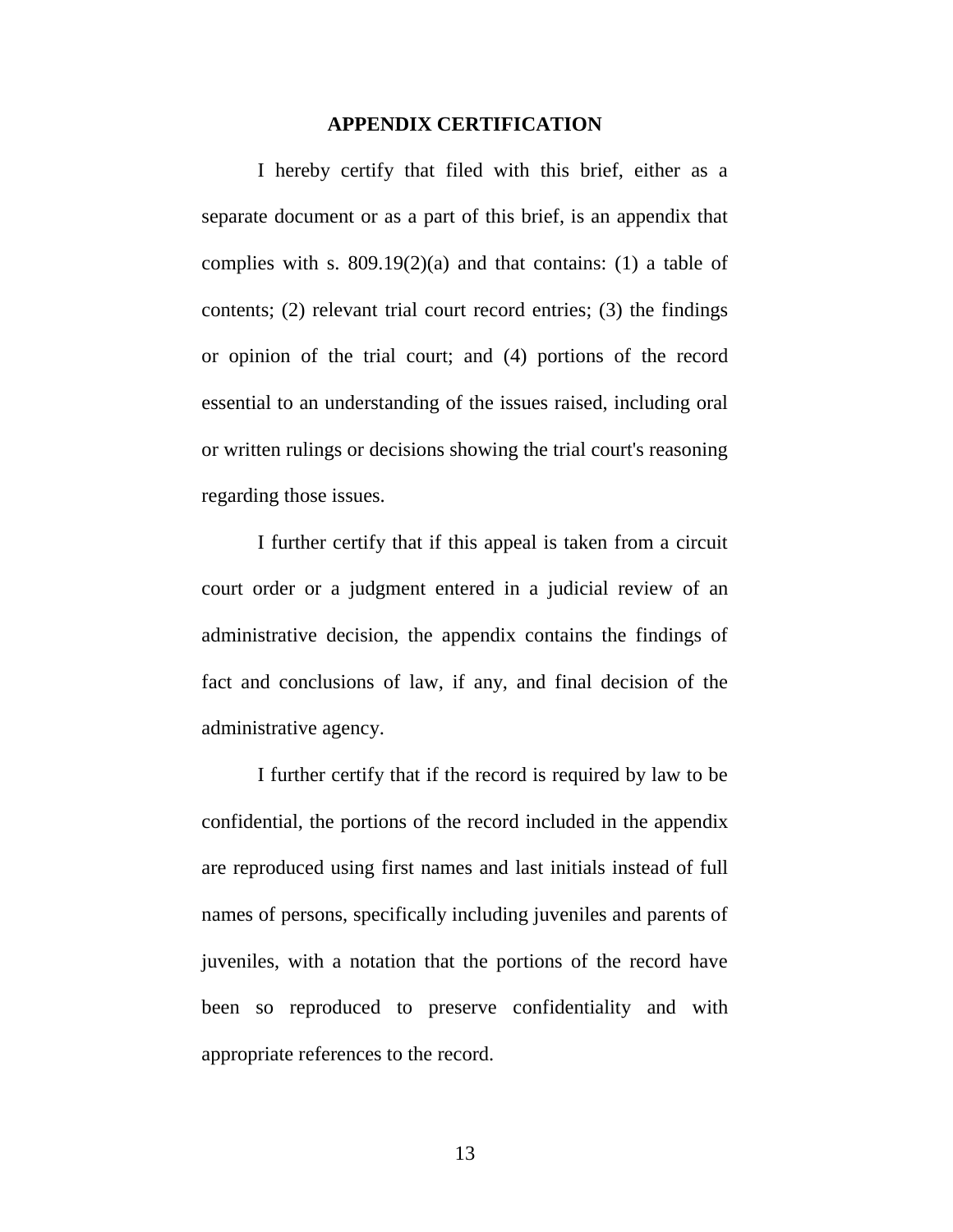Dated this  $9<sup>th</sup>$  day of July, 2018.

Respectfully submitted,

Walter A. Piel, Jr. Attorney for the Defendant-Appellant State Bar No. 01023997

\_\_\_\_\_\_\_\_\_\_\_\_\_\_\_\_\_\_\_\_\_\_\_\_\_\_